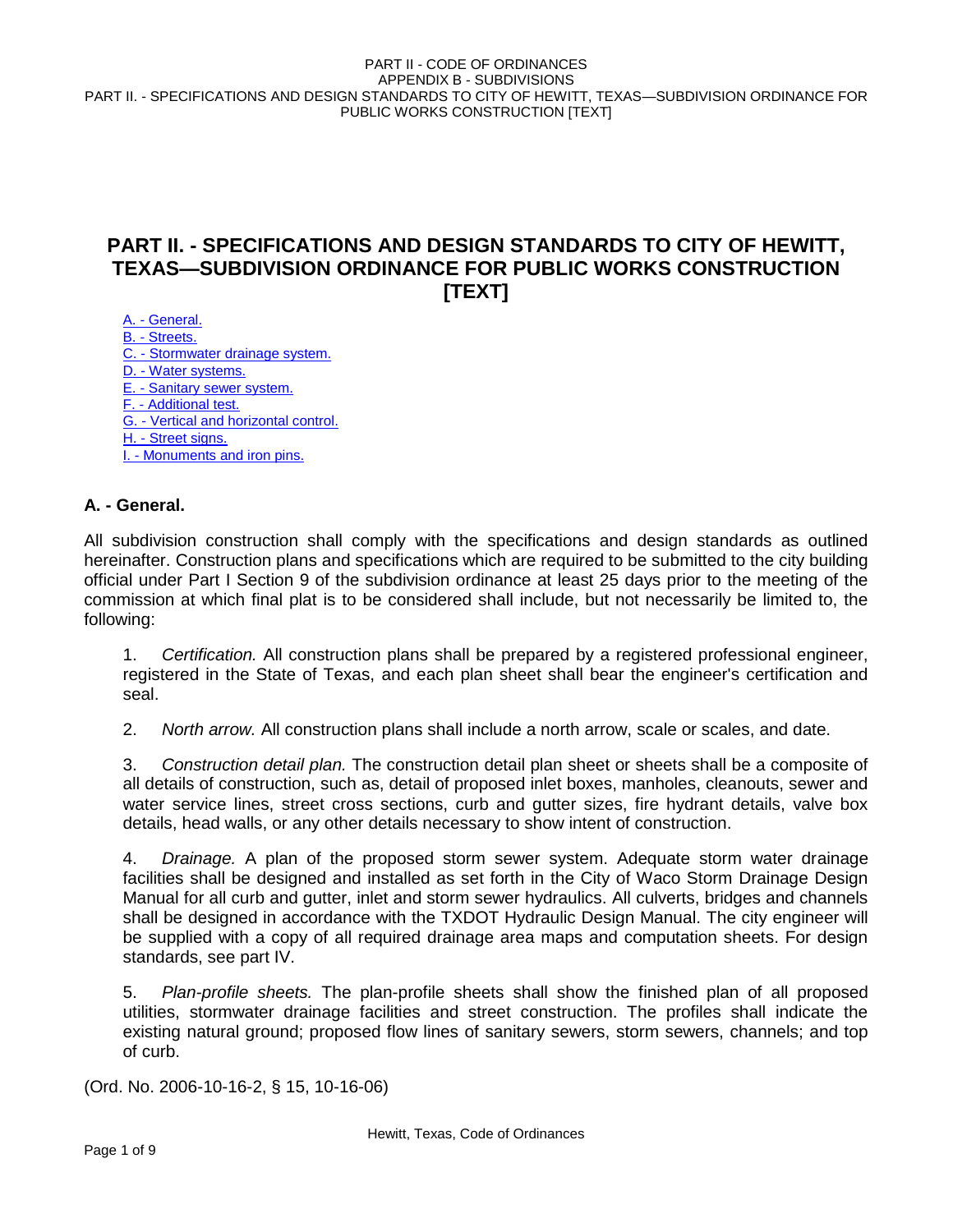# **B. - Streets.**

### 1. *Street design standards.*

a. At each street intersection the curb and gutter shall be rounded with a radius "R" measured to the face of curb, varying with the interior angle as specified in the following table:

| Interior Angle in<br>Degrees | Intersection of 2 Minor<br>or Collector Streets | Intersection of<br>Collector or Minor<br><b>Street and Arterial</b><br><b>Streets</b> | <b>Intersection of Arterial</b><br><b>Streets</b> |
|------------------------------|-------------------------------------------------|---------------------------------------------------------------------------------------|---------------------------------------------------|
|                              | -R-in Feet                                      | -R-in Feet                                                                            | -R-in Feet                                        |
| $150 - 145$                  | 15                                              | 25                                                                                    | 25                                                |
| $145 - 140$                  | 15                                              | 25                                                                                    | 28                                                |
| $140 - 135$                  | 15                                              | 25                                                                                    | 30                                                |
| $135 - 80$                   | 15                                              | 25                                                                                    | 35                                                |
| $85 - 75$                    | 20                                              | 30                                                                                    | 50                                                |
| $75 - 65$                    | 25                                              | 35                                                                                    | 80                                                |
| $65 - 55$                    | 30                                              | 40                                                                                    | 90                                                |
| $55 - 45$                    | 35                                              | 45                                                                                    | 110                                               |
| $45 - 00$                    | 35                                              | 45                                                                                    | 150                                               |

# TABLE OF CURB RETURNS

b. At each street intersection the property line shall be rounded with a curve of radius "R," varying with the interior angle as specified in the following table:

# TABLE OF PROPERTY LINE INTERSECTION RETURNS

| Interior Angle in Degrees | R Intersection of Minor or<br>Collector Streets (feet) | R Intersection of Arterial Streets<br>(feet) |
|---------------------------|--------------------------------------------------------|----------------------------------------------|
| $150 - 145$               | 5                                                      | 15                                           |
| $145 - 140$               | 5                                                      | 18                                           |
| $140 - 135$               | 5                                                      | 20                                           |
| $135 - 125$               | 5                                                      | 25                                           |
| $125 - 85$                | 5                                                      | 25                                           |
| $85 - 75$                 | 10                                                     | 40                                           |
| $75 - 65$                 | 15                                                     | 70                                           |
| $65 - 55$                 | 20                                                     | 80                                           |
| $55 - 45$                 | 25                                                     | 100                                          |
| $45 - 00$                 | 25                                                     | 140                                          |

- c. No street grade shall be less than 0.30 percent (0.3 ft. vertical per 100 feet horizontal).
- d. Horizontal curves shall not be less than the following: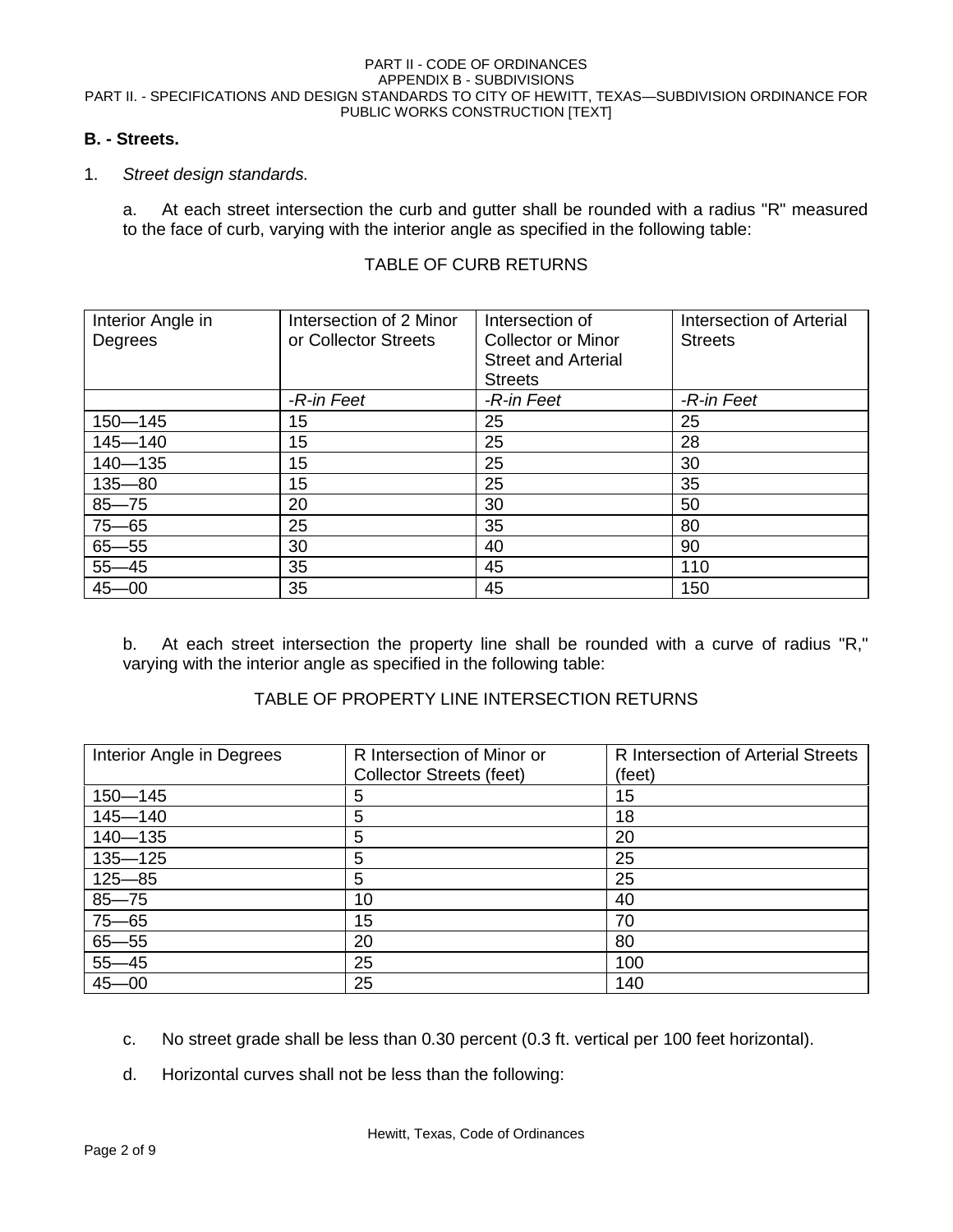| <b>Street Type</b> | <b>Centerline Radius</b> |
|--------------------|--------------------------|
| Arterial           | 700 feet                 |
| Collector          | 400 feet                 |
| Minor              | 100 feet                 |

e. Street cross sections shall be in accordance with the details shown on figure I-A.

f. Concrete monolithic curb and gutter shall be constructed in accordance with the details shown in the City of Hewitt Specifications and Design Standards.g. Parkways shall have a maximum slope of 4:1 (four feet horizontal to one foot vertical) toward the street.

h. A minimum of one benchmark per subdivision shall be established on an iron rod one-half inch in diameter and four feet long embedded in concrete six inches in diameter and four feet long at a location shown on the construction plans. The elevation of all benchmarks shall be established with reference to the North American Vertical Datum of 1988 (NAVD88) and shown on the construction plans.

i. Subgrade, base and surfaces other than those shown on figure I-A shall be considered by the city engineer, upon presentation by the subdivider's engineer of design data substantiating that the subgrade, base and surface will sustain a 4,250 pound wheel load on minor and collector streets, and a 12,000 pound wheel load on arterial streets, in accordance with the Modified Texas Triaxial Design Method and related testing procedures, subject to the approval of the city engineer.

j. Driveway turnouts shall be constructed in accordance with the details shown on figure I-D and figure I-E.

2. *Street construction specifications.* The most current version of the Texas Department of Transportation Standard Specifications For Construction And Maintenance Of Highways, Streets And Bridges shall be adopted for general use to control construction of streets. When the term "the engineer" is used in the Texas Department of Transportation Standard Specifications For Construction And Maintenance Of Highways, Streets And Bridges, it shall be interpreted to mean the city engineer or his/her authorized representative.

a. *Testing and preparation of subgrade.* Soil samples shall be taken on the top 12 inches of the existing subgrade material and standard plasticity index (PI) values determined from the samples by an independent testing laboratory. The soils test shall be taken at a maximum interval of 600 feet, or if soil conditions warrant, more often as directed by the city. In the event that the soil test show that the PI is 20 or greater in the top 12 inches of the existing subgrade material, test shall be taken of the existing material to a depth of four feet.

If the PI of that material is 20 or greater, the city may require the use of reinforced concrete pavement through the section of deep, high PI soil. Concrete pavement shall have a thickness of eight inches, reinforced with #4 bars on 18 inch centers, each way. The exact details for concrete expansion and contraction joints shall be approved by the city engineer. As an alternative to the concrete pavement, the city will consider replacement of the high PI soil to a minimum depth of four feet with material having a PI of 12, or less, for a minimum width of four feet back of the back of curb. The city will also consider other alternatives as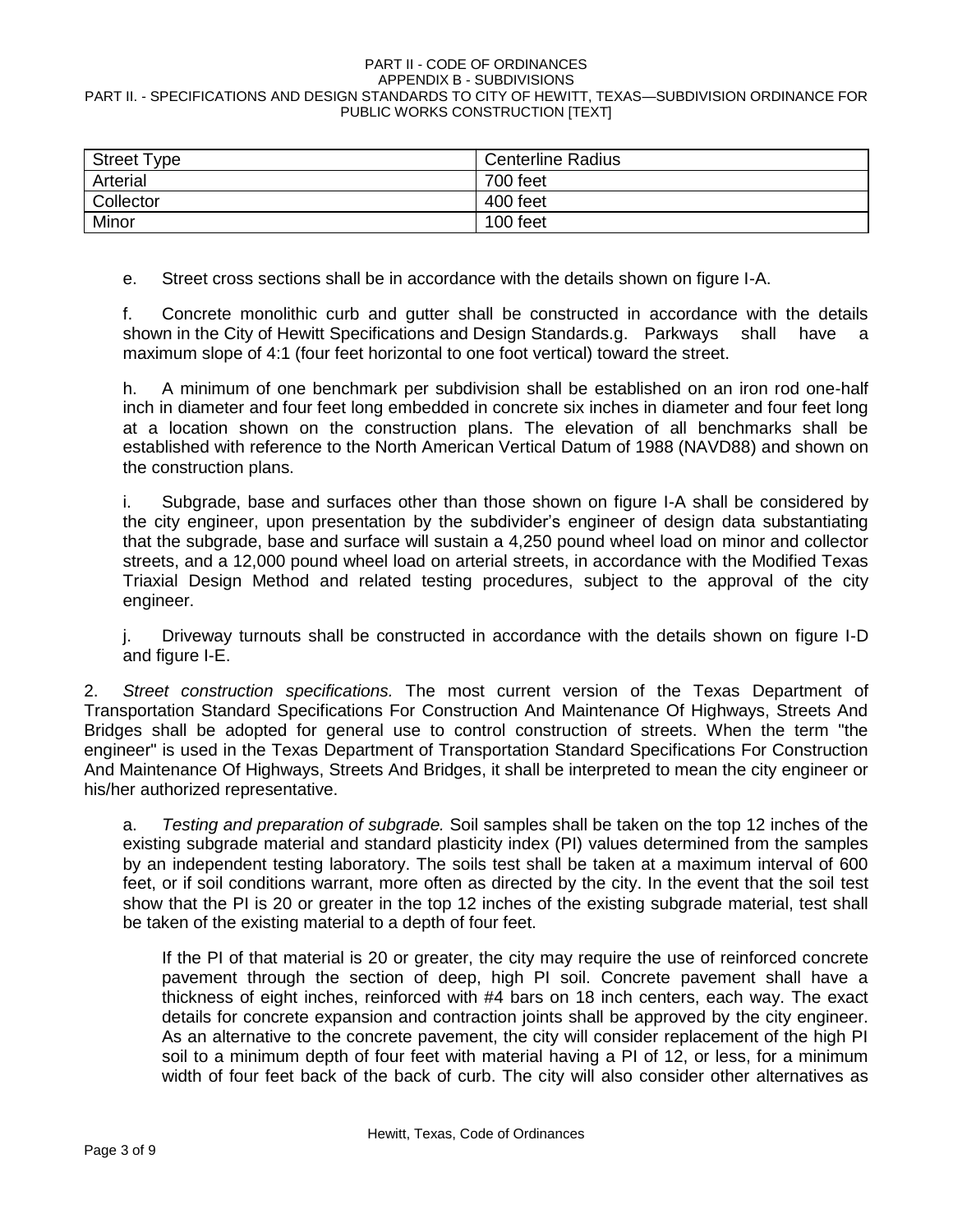proposed by the subdivider's engineer; however, the city engineer has the final authority for approval or disapproval.

In the event that the results of the plasticity index test show that the PI is 20 or higher only in the top 12 inches, a minimum of the top eight inches of the subgrade will be stabilized with lime until the PI value is reduced to 12 or below for a minimum distance of 24 inches back of the back of curb.

All lime stabilization material and procedure shall be in general conformity with the most current edition of the Texas Department of Transportation Standard Specifications For Construction And Maintenance Of Highways, Streets And Bridges.All test results shall be provided to the building official prior to submission of the construction plans. All costs are to be the responsibility of the subdivider.

b. *Concrete curb and gutter.* Concrete for curb and gutter shall have a minimum compressive strength of 3,000 pounds per square inch at 28 days. The curb and gutter shall be continuously reinforced as shown in the City of Hewitt Specifications and Design Standards. All honeycombs shall be cement grout plastered prior to backfilling. All concrete construction shall be cured a minimum of seven days and backfilled prior to placing the abutting street base material. Curb and gutter shall have a brush or float finish so as not to be left with a slick or glossy finish.

c. *Base materials.* The specifications for base material proposed for use on the streets within a subdivision shall include detailed gradation requirements and additive requirements based upon presentation by the subdivider' s engineer, to the city engineer, data substantiating that the base material specified, when used in conjunction with the subgrade material and surface, will sustain a 4,250 pound wheel load on minor and collector streets, and a 12,000 pound wheel load on arterial streets, in accordance with Modified Texas Triaxial Design Method and related testing procedures,subject to the approval of the city engineer. No base material can be applied until all utilities are in place. All base materials shall be compacted full depth to a density of 95 percent as determined by the .ASTM D689 procedure. The subdivider's engineer shall provide the city engineer with a certification from an independent testing firm that the compaction required has been achieved. Asphaltic concrete surface material shall not be placed on base material that fails to meet the compaction requirements.

1. *Standard base.* Cement stabilized gravel base, meeting the requirements of these specifications, shall be the standard base material for street construction within the city and shall be used for all new street construction.

2. *Cement stabilized base.* Cement stabilized base shall be designed and constructed in general conformity with TXDOT Specifications for Cement Stabilized Base.

d. *Hot-mix, hot-laid, asphaltic concrete surface.* Hot-mix, hot-laid, asphaltic concrete surfaces shall be designed and constructed in general conformity with Texas Department of Transportation Standard Specifications For Construction And Maintenance Of Highways, Streets And Bridges. for Hot Mix Asphaltic Concrete Pavement (class A) type "D" (Crushed Stone); all asphaltic concrete shall have a density of not less than 95 percent of the laboratory compacted density. The subdivider shall provide the city engineer with a certification from an independent testing firm that the compaction required has been achieved.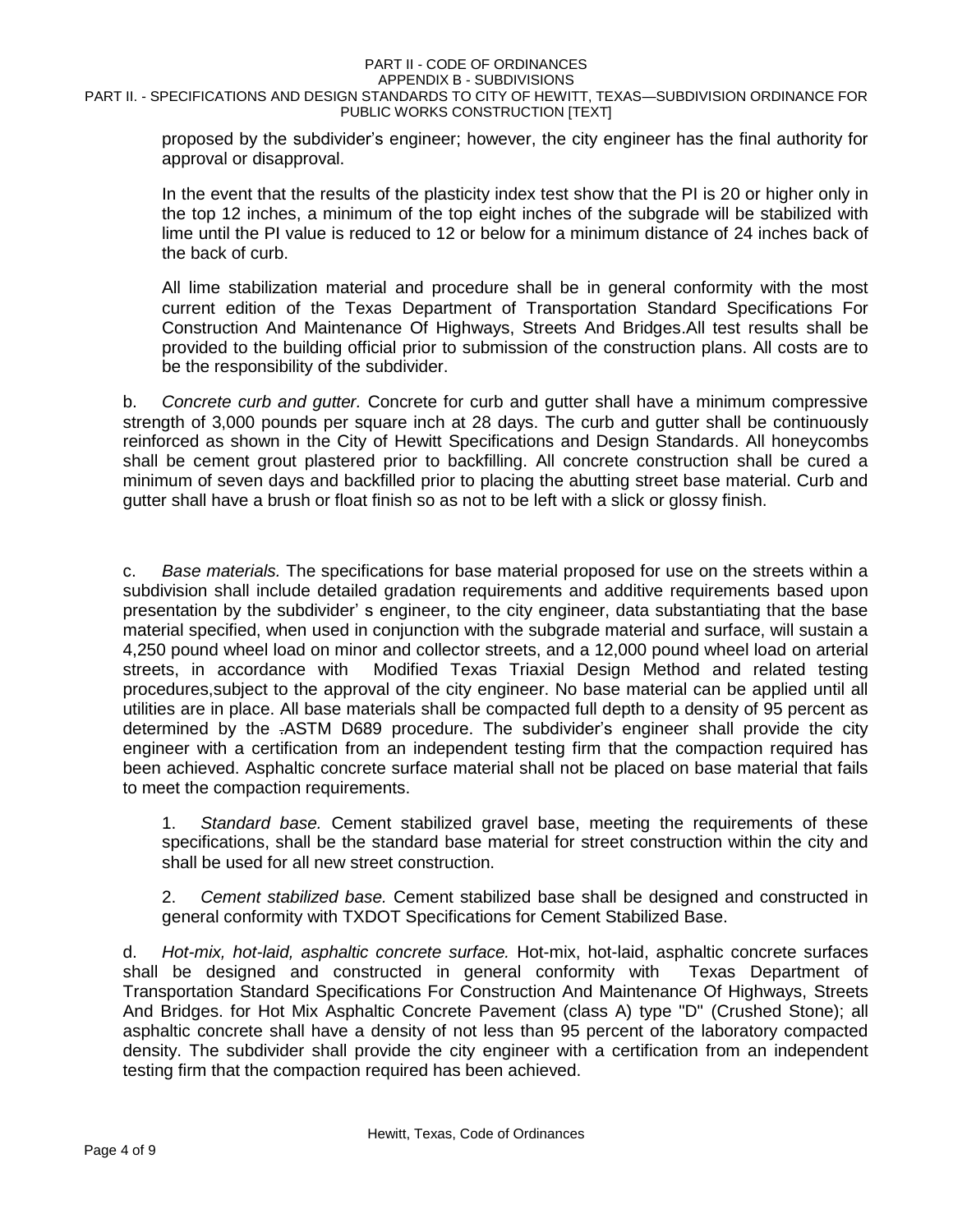(Ord. No. 2006-10-16-2, § 16, 10-16-06)

### **C. - Stormwater drainage system.**

- 1. *Stormwater drainage system design standards.*
	- a. *Curb inlets.* Curb inlets shall have a minimum opening of four feet.

b. *Storm sewer and culvert pipe.* Storm sewer and culvert pipe shall be precast reinforced concrete pipe and shall conform to ASTM designation: C76-Class 3. The minimum size pipe allowed shall be 15-inch diameter.

c. *Concrete.* All concrete used in connection with drainage facilities shall have a minimum compressive strength of 3,000 pounds per square inch at 28 days.

d. *Channels.* Unlined channels shall have maximum side slopes of one foot vertical to four feet horizontal (4:1).

2. *Stormwater drainage system construction specifications.* The applicable sections of the Texas Department of Transportation Standard Specifications For Construction And Maintenance Of Highways, Streets And Bridges shall be adopted for general use to control construction of stormwater drainage facilities. When the term "the engineer" is used in the TXDOT standard specifications, it shall be interpreted to mean the city engineer or his/her authorized representative.

a. *Cover and backfill.* All stormwater drainage system facilities placed within the limits of street subgrades shall have a minimum cover, below subgrade, of 1.5 feet and shall be backfilled with uniformly graded gravel compacted in six-inch layers to 95 percent density using ASTM D689 procedure.

### **D. - Water systems.**

All water systems shall be designed and constructed in accordance with the specifications herein outlined and in general conformity with the Texas Commission on Environmental Quality Rules and Regulations for Public Water Systems.

1. *Design standards.*

a. *[Fire hydrants.]* Fire hydrants shall be located a maximum of 250 feet apart in an industrial or commercial area. In a residential area, fire hydrants shall be no more than 500 feet apart. Fire hydrants shall be located at street intersections unless otherwise approved by the City. Fire hydrant spacing measurements shall be made along the curb or along the edge of the pavement.

### b. *Distribution system pipe sizes.*

1. Water mains serving two or more meters shall be a minimum eight-inch pipe

2. Water lines serving buildings in commercial and industrial districts shall not be less than 12 inches, unless the water line is to be located along I.H. 35, then the line shall not be less than 16 inches.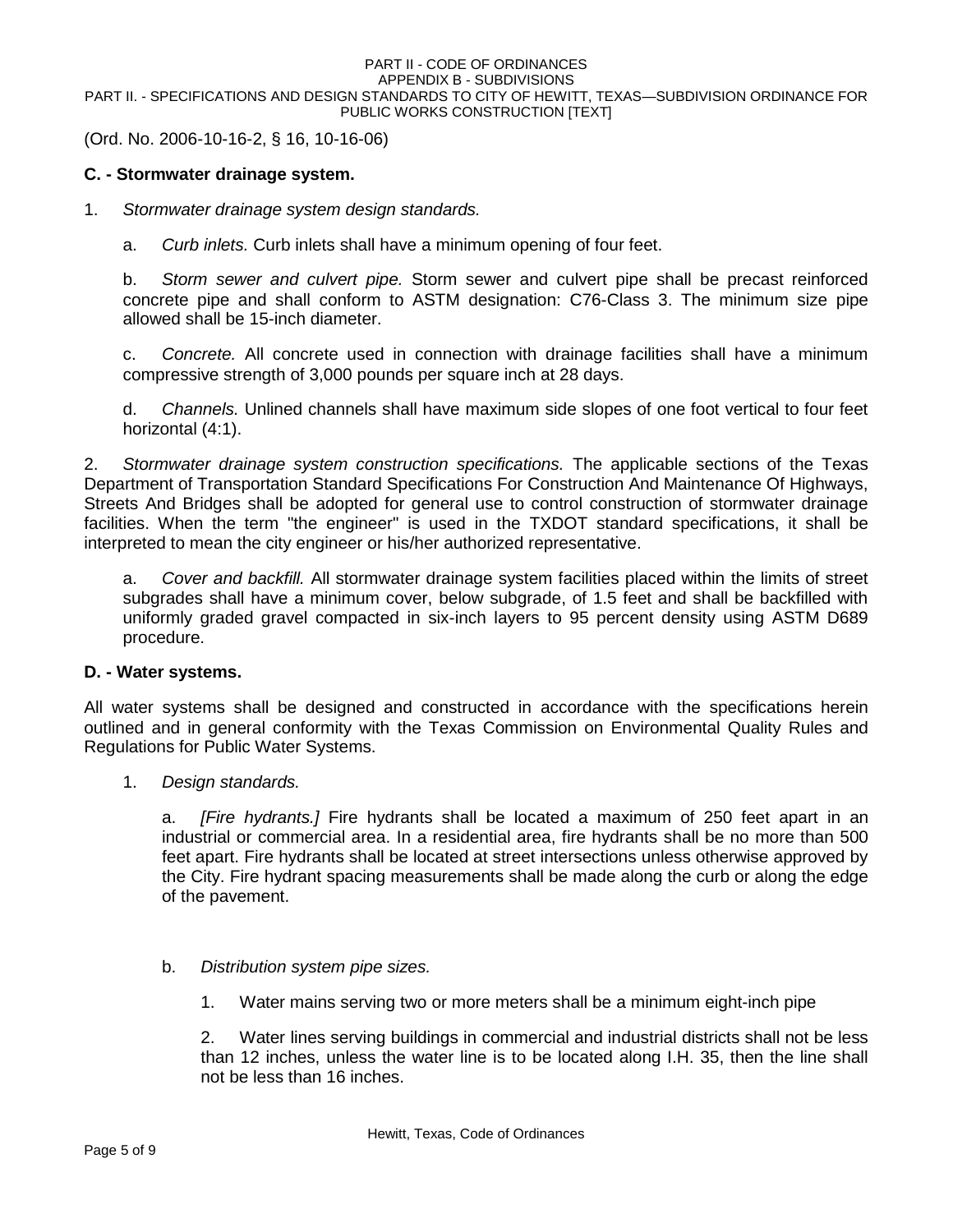#### PART II - CODE OF ORDINANCES APPENDIX B - SUBDIVISIONS

### PART II. - SPECIFICATIONS AND DESIGN STANDARDS TO CITY OF HEWITT, TEXAS—SUBDIVISION ORDINANCE FOR PUBLIC WORKS CONSTRUCTION [TEXT]

c. *Valves.* The water distribution system will be equipped with sufficient gate valves to facilitate repairs without undue loss of service within the system. Valves placed within paved street areas shall be equipped with adjustable height cast iron valve boxes. Riser stacks, not in street, should be enclosed by a concrete valve box and testing station, as shown in the Specifications and Design Standards.

1. Cul-de-sacs shall have a standard fire hydrant for flushing at the end of the water main.

### 2. *Construction specifications.*

a. *Cover and backfill.* All water distribution system facilities placed within the limits of street subgrades shall have a minimum cover, below subgrade, of 1.5 feet and shall be backfilled with uniformly graded gravel compacted in six-inch layers to 95 percent ASTM D689 density. Water lines placed outside of street subgrades shall have a minimum cover of three feet below finished surfaces and shall be backfilled with soil compacted to 95 percent ASTM D689 density. Bedding placed around the pipe shall be in accordance with the pipe manufacturer's recommendations.

b. *Pipe materials.* All pipe and fittings used within the water distribution system shall be classified as AWWA C-900 D-18 with integral bell and gasket and have a minimum working pressure of 150 pounds per square inch. Pipe and fittings shall be jointed in accordance with the pipe manufacturer's recommendations. All PVC water lines shall be installed with a locator wire and tape. All fittings and valves shall have restrained joints and concrete thrust blocking.

c. *Fire hydrants.* A standard three-way fire hydrant, which must be approved by the city, shall have a minimum of five-inch valve opening shall be connected to 12-inch or larger mains in commercial and industrial districts and eight-inch or larger mains in residential districts. Fire hydrants shall be connected to the main by use of a mechanical joint anchoring tee, a mechanical joint resilient wedge gate valve, and a mechanical joint anchoring coupling. Where the hydrant leader is too long to use anchoring fittings, ductile iron pipe with locking glands may be used; hydrants shall be placed on a precast or pre-poured concrete block at least 14 inches square and four inches thick. Concrete shall not be poured with the hydrant in place. Pea gravel shall be used to cover the foot of the hydrant with a minimum cover of 18 inches by 18 inches by 18 inches. Hydrants must be equipped with the National Standard hose threads.

d. *Water meter boxes.* All water meters shall be placed in city approved type water meter box.

e. *Pressure test.* Prior to final preparation of street subgrades all water distribution systems shall be subjected to and pass a hydrostatic pressure as referenced in on page W17 of the Specifications and Design Standards or meeting the requirements given in TCEQ's Rules and Regulations for Public Water Systems; use the most stringent of the two. The City shall be notified of the time the test is to be made and his/her authorized representative shall be present during the test. If the water distribution system fails to withstand the test, the necessary corrections shall be made and the system retested.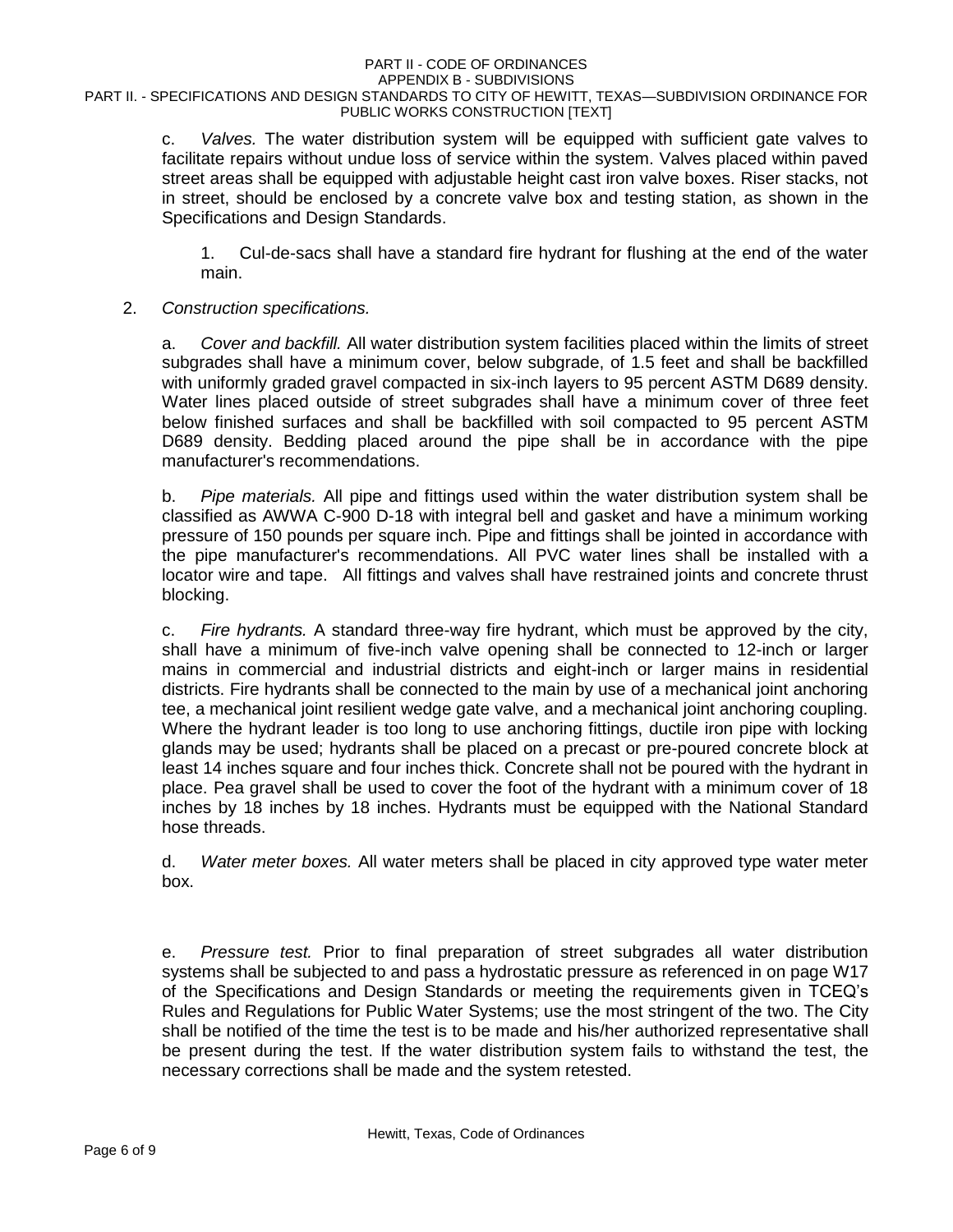#### PART II - CODE OF ORDINANCES APPENDIX B - SUBDIVISIONS

### PART II. - SPECIFICATIONS AND DESIGN STANDARDS TO CITY OF HEWITT, TEXAS—SUBDIVISION ORDINANCE FOR PUBLIC WORKS CONSTRUCTION [TEXT]

f. *Disinfection.* Each unit of the completed water distribution system shall be disinfected in accordance with the Texas Commission on Environmental Quality (TCEQ) Rules and Regulations for Public Water Systems. The subdivider shall provide the City with a copy of the bacteriological test data from a TCEQ approved laboratory indicating that the completed distribution system has been tested and disinfected.

g. *Service connections.* All services shall be one continuous run of copper with no fitting until curb stop for single service or WYE for bullhead services.

(Ord. No. 2006-10-16-2, § 17, 10-16-06)

# **E. - Sanitary sewer system.**

All sanitary sewer systems shall be designed and constructed in accordance with the specifications herein outlined and in general conformity with TCEQ Design Criteria for Domestic Wastewater Systems requirements.

1. *Design standards.*

a. *[Connection to system; septic tanks.]* All lots within a subdivision shall be served by a sanitary sewer system where it is feasible to connect to the existing or proposed city sanitary sewer system. Where it is not feasible to connect to the existing or proposed city sanitary sewer system, as determined by the city engineer and planning commission, lots may be served by individual septic tanks meeting the City's requirements.

b. *Collection system pipe sizes.* Sanitary sewage collection system mains shall be a minimum of eight inches inside diameter. Service laterals to serve one house shall be a minimum of four inches inside diameter. Service laterals shall extend from the main to the property line.

c. *Manholes.* Sanitary sewer manholes shall be placed no further apart than 450 feet and at points of change in alignment, grade, size of main, where sewer main intersections occur and at the end of all sewer lines. Manholes located in undeveloped areas shall be marked with a sign, as approved by the City.

d. *Sanitary sewer lift stations.* Sanitary sewer lift stations, where required to properly serve a new development or a subdivision, shall be designed and constructed to meet the requirements of TCEQ Design Criteria for Domestic Wastewater Systems by the subdivider at no cost to the city, and must be approved by the city engineer.

e. *Protection from surface water inflow.* The tops of all manholes in locations other than streets shall be located one foot above the calculated 25-year frequency surface water elevation or, with the approval of the city engineer, provided with bolt down, sealing type covers. It shall be the subdivider' s engineers responsibly to calculate the 25-year frequency surface water elevation and display effected areas on sanitary sewer utility plans.

2. *Construction specifications.*

a. *Pipe materials.* Gravity sanitary sewer pipe shall be ASTM-D3034, with minimum wall thickness of SDR-26, PVC pipe. HDPE pipe may be allowed, if approved by the city engineer, on a case by case basis.

1. Rigid pipe shall be cement lined ductile iron.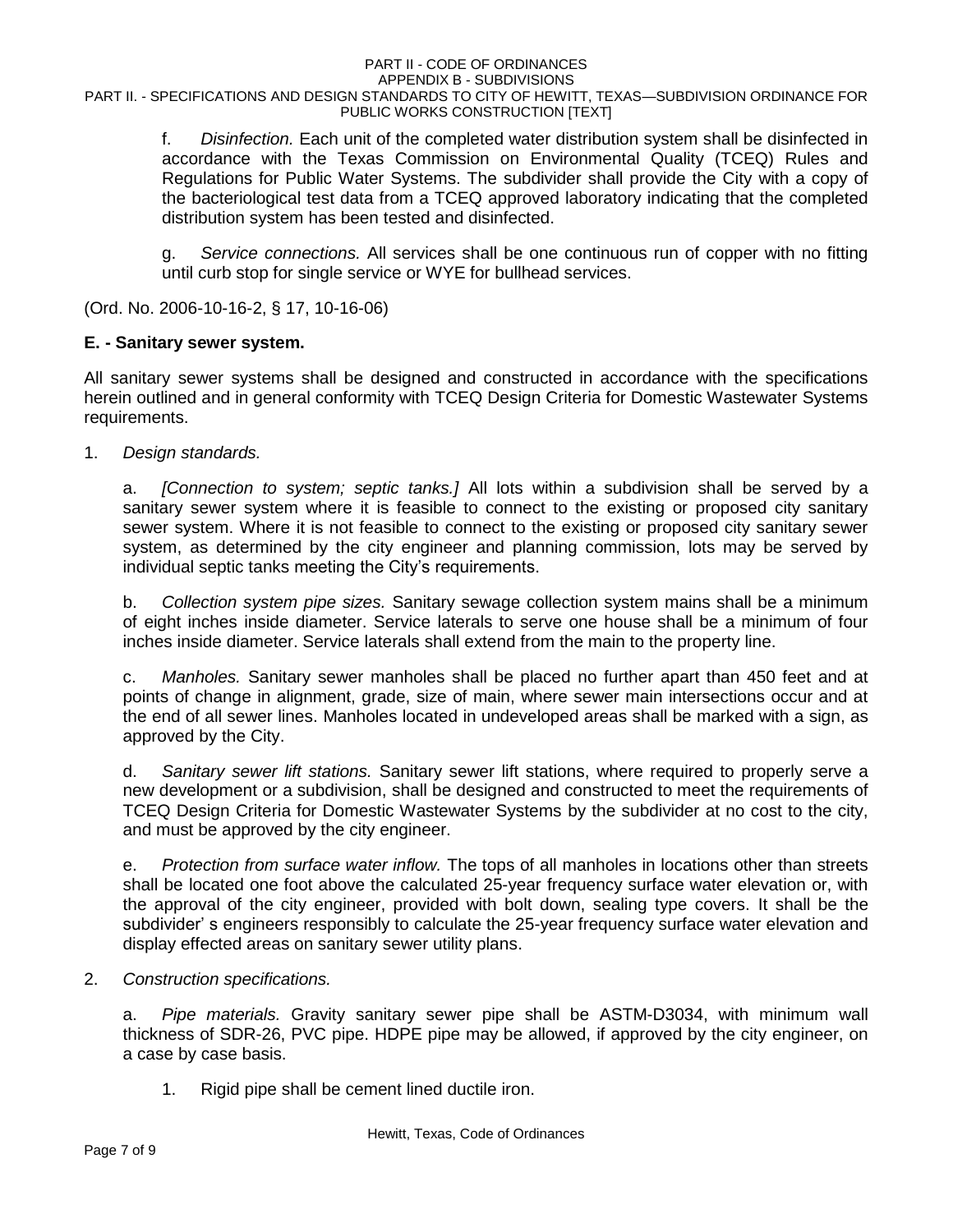#### PART II - CODE OF ORDINANCES APPENDIX B - SUBDIVISIONS

PART II. - SPECIFICATIONS AND DESIGN STANDARDS TO CITY OF HEWITT, TEXAS—SUBDIVISION ORDINANCE FOR PUBLIC WORKS CONSTRUCTION [TEXT]

2. Flexible pipe shall confirm to ASTM-D3034, with a minimum wall thickness of SDR-26, PVC sewer pipe.

a. Joints for PVC pipe shall have compression gasket joints conforming to ASTM specifications F-477 and D-3212.

b. Fittings and accessories shall be manufactured and furnished by the pipe supplier; shall conform to the material and performance requirements of the pipe; and shall have joint configurations identical to that of the pipe.

c. The maximum pipe deflection allowed after backfilling shall be five percent of the inside diameter.

d. Field cutting of PVC shall be in strict conformance with manufacturer's recommendations.

e. Bedding of PVC shall be in strict conformance with manufacturer's recommendations.

b. *Cover and backfill.* All sewage collection system facilities placed within the limits of street subgrades shall have a minimum cover, below subgrade, of 1.5 feet and shall be backfilled with uniformly graded gravel compacted in six-inch layers to 95 percent ASTM D689 density. Sewer lines placed outside of street subgrades shall have a minimum cover of three feet below finished surfaces, and shall be backfilled with soil compacted to 95 percent ASTM D689 density.

c. *[Testing.]* Prior to final preparation of street subgrades and after backfilling, all sanitary sewer collection systems shall be tested in accordance with the following: (Reference drawing WW21 of the Specifications and Design Standards.)

1. Collection System Pipe – Air Testing – All collection system pipe shall be tested by air testing meeting the requirements of TCEQ. Any line failing the air test shall be repaired, or replaced, and retested until the line passes the test.

2. Manholes – Vacuum Testing – Each manhole shall be tested using the vacuum testing procedure meeting the requirements of TCEQ. Any manhole failing the vacuum test shall be repaired, or replaced, and retested until the manhole passes the test. d. *Flexible sewer pipe deflection test.* After backfilling, and prior to testing, all flexible sewer pipe shall be tested for deflection with a solid plug with a diameter of 95 percent of the pipe diameter with no deflection. Any pipe line or portion of line that will not allow easy passage of the test plug will be replaced and retested.

(Ord. No. 2006-10-16-2, § 18, 10-16-06)

# **F. - Additional test.**

In instances where quality of any material, or construction, is in question, where it is deemed necessary by the city engineer that tests, in addition to those herein specified, be made prior to, during or at the time of completion of construction, same shall be furnished by the subdivider at their expense upon written request by the city engineer. Such test shall be performed by a commercial testing laboratory and shall be in accordance with common engineering practice. Prior to design of streets, standard procedure shall be to conduct all the necessary soil testing to design the streets in accordance with the Modified Texas Triaxial Design Method. In the event that soils of a type not tested are encountered, additional testing and design will be required by the city engineer, to be paid for by the subdivider.